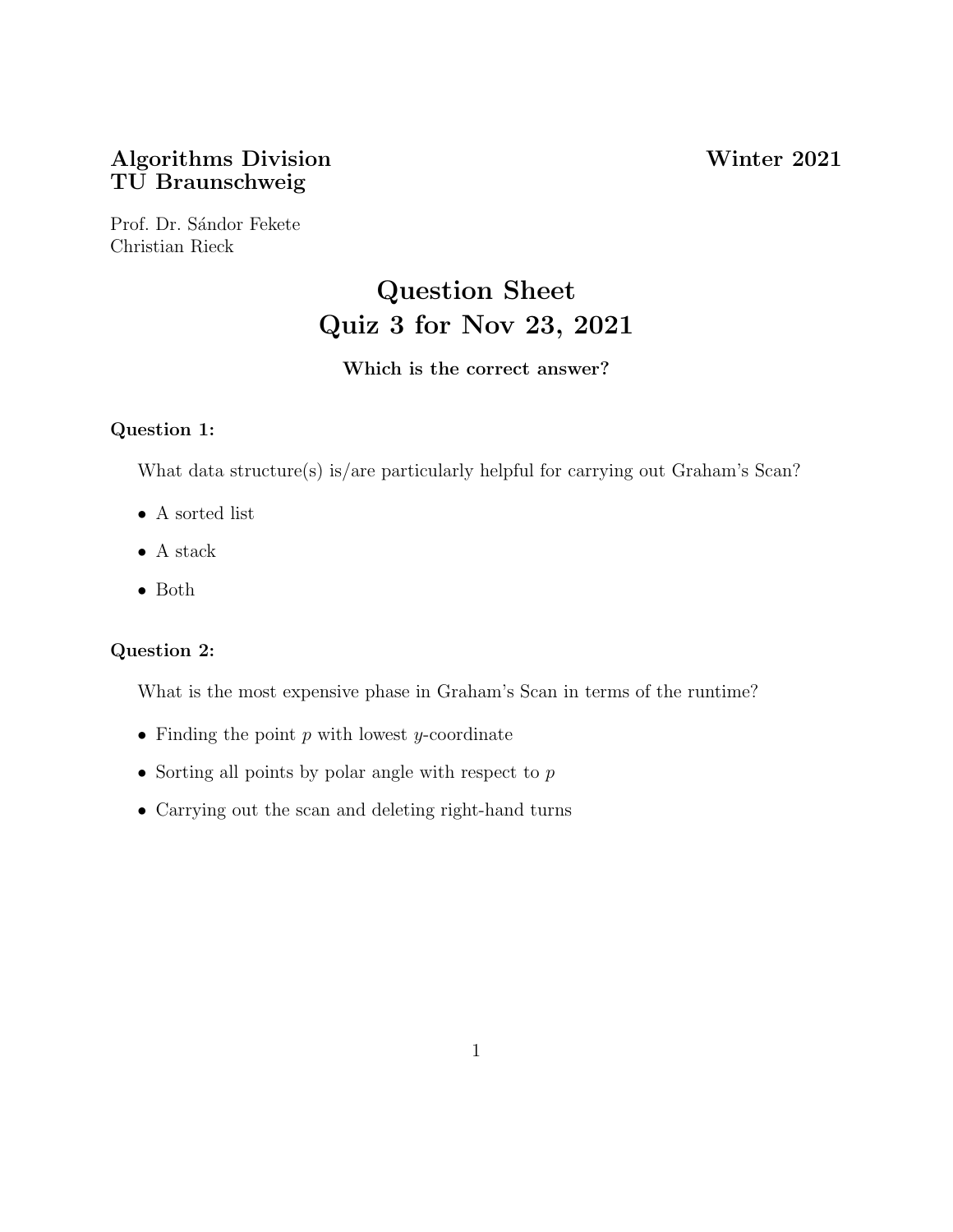### Question 3:

How many of the following algorithms have an arguably better time complexity than Graham's Scan?

(A) Jarvis' March (B) Quickhull (C) Preparata/Hong (D) Kirkpatrick/Seidel (E) Chan

- 0
- 1
- 2
- 3
- 4
- 5

### Question 4:

Chan's algorithm is based on combining the ideas of which two algorithms in a really clever way?

- Preparata/Hong and Graham's Scan
- Graham's Scan and Jarvis' March
- Quickhull and Preparata/Hong
- Jarvis' March and Quickhull